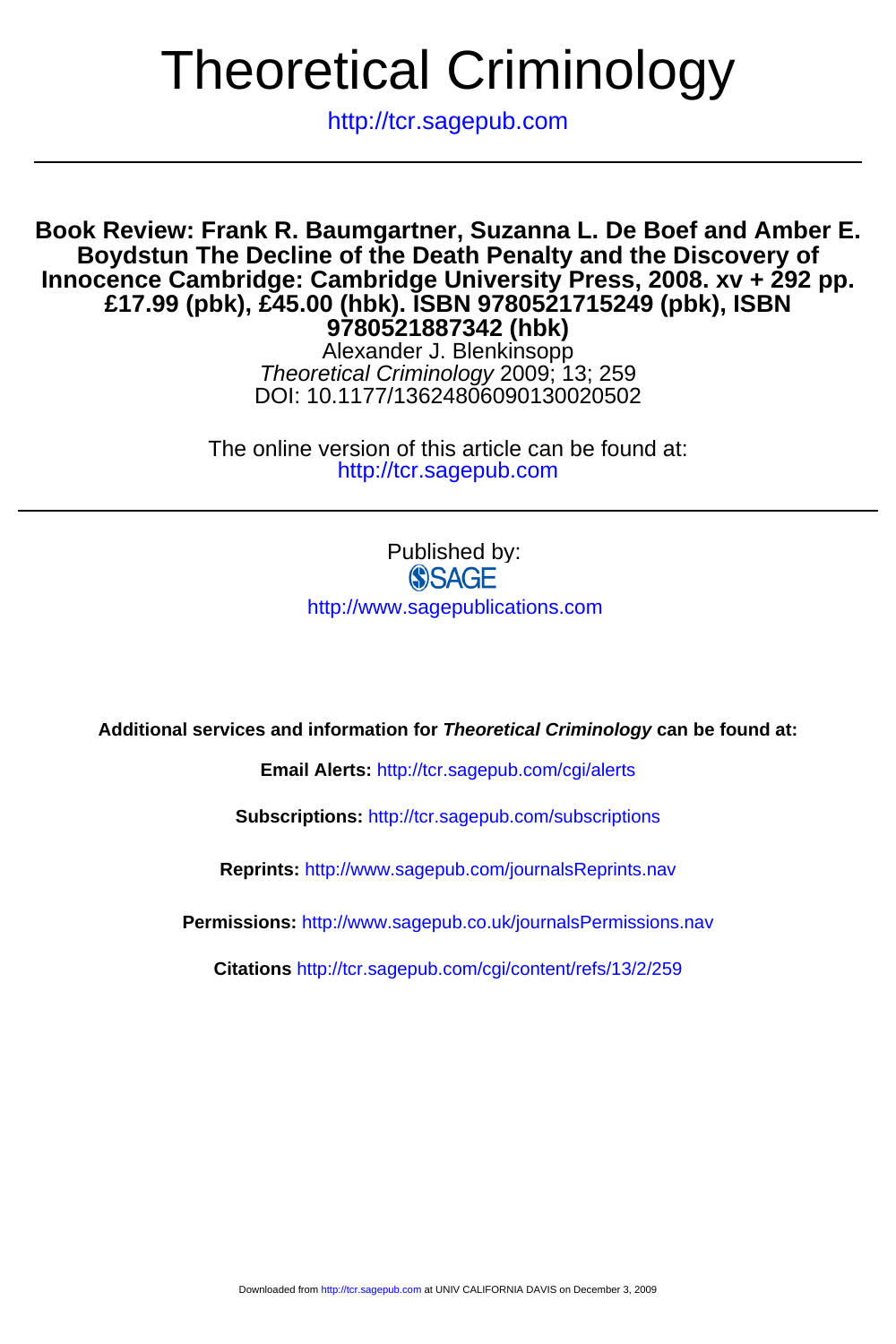they examine the collateral consequences associated with early life behavioral problems. As they move into adolescence and adulthood, they summarize new studies showing that the prefrontal cortex—the area of the brain involved in planning, judgment and behavioral inhibition—is not finished developing until the mid- to late-20s. This pattern of brain development may explain why adolescent delinquency is so widespread and adult criminal behavior relatively rare. On the whole, these chapters may be the strongest in the book, for no other reason than they depict clearly the interlocking nature of social and biological influences.

The authors close the book by advancing some modest policy implications. Although critics of the biosocial perspective often argue that this line of research can only lead to punitive and inhumane policies, Wright, Tibbetts and Daigle show otherwise. They suggest that intervention programs should begin very early in life—even before the birth of the child—to promote healthy brain development. They prioritize the elimination of environmental toxins, and make a strong case that social services should be directed at high-risk families. While many of the policies offered by the authors appear reasonable and focus on prevention, some scholars will likely find room to criticize their proposals. Wright and his co-authors say nothing of macro-level economic interventions or of efforts to create greater social justice.

*Criminals in the Making* is a rare book. It is meticulously researched and propels criminology into new frontiers. Anyone seriously interested in learning about the development of antisocial behavior over the life course will find this book of value. Critics of anything biological, however, should be the first to read this book. The general theme cutting across the book is that the causes of antisocial behavior are highly complex and include a multitude of environmental and biological factors. Without doubt, *Criminals in the Making* will spark debate, incite controversy and challenge mainstream criminological understanding.

Frank R. Baumgartner, Suzanna L. De Boef and Amber E. Boydstun *The Decline of the Death Penalty and the Discovery of Innocence* Cambridge: Cambridge University Press, 2008. xv + 292 pp. £17.99 (pbk), £45.00 (hbk). ISBN 9780521715249 (pbk), ISBN 9780521887342 (hbk).

• Reviewed by Alexander J. Blenkinsopp, independent researcher, USA

Since 1973, more than 120 people in the United States have been sentenced to death and later set free. Some commentators claim that these exonerations are part of an 'innocence revolution' that is underway in the United States, souring the public's opinion of the death penalty by emphasizing the possibility of executing innocent people (Marshall, 2004; Godsey and Pulley, 2004). *The Decline of the Death Penalty and the Discovery of Innocence* is a timely attempt to confirm that thesis empirically.

Baumgartner, De Boef and Boydstun—American political scientists all—statistically analyze newspaper reports on capital punishment, using them as a proxy for public opinion. They attempt to chart the ebbs and flows of the death penalty debate by examining how the debate has been 'framed'—that is, defined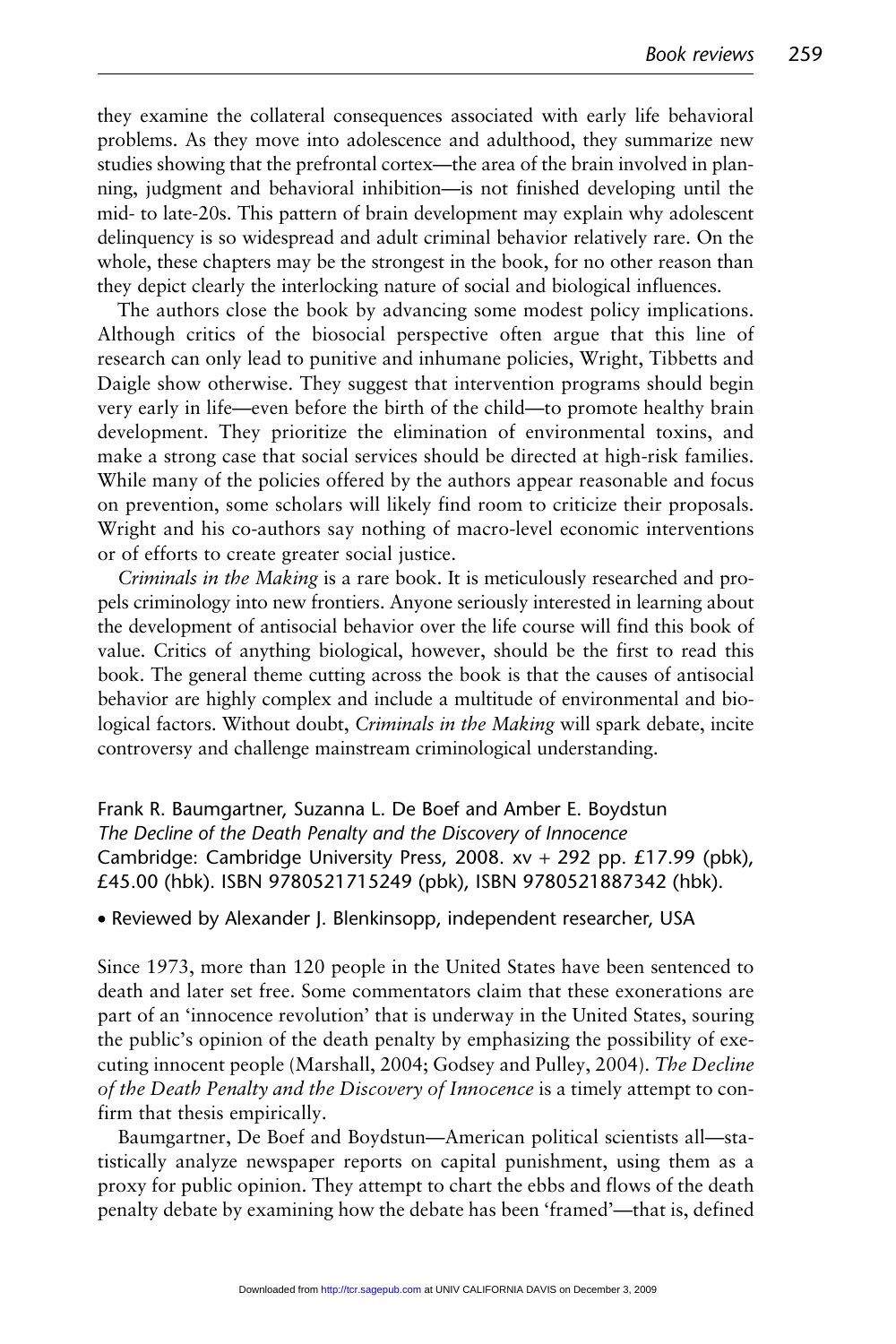'along a particular dimension (e.g. fairness and innocence) at the exclusion of alternate dimensions' (p. 4)—in news reports. They conclude that the specter of mistaken executions has become the ascendant frame in the discourse, replacing such previously dominant frames as constitutionality and moral desert. The shift in issue-framing, the authors contend, has contributed to changes in public opinion, which has in turn led to what 'may well be the beginning of the end' for capital punishment in the United States (p. 230).

*The Decline of the Death Penalty and the Discovery of Innocence* makes a laudable attempt to examine and prove the existence of a phenomenon that has heretofore been documented only anecdotally (if compellingly). The book does not pinpoint the origins of the movement: 'it is virtually impossible to isolate the precise causes of the redefinition of the death penalty' (p. 223). But it does provide strong evidence that over the past decade or so, a confluence of developments revolving around the threat of mistaken executions—including the work of scholars-cum-activists who spread the innocence project model, and Illinois Governor George Ryan's commutation of all capital sentences in his state—has turned the tide against capital punishment. Other scholars have already identified pivotal events in the innocence revolution (see, for example, Tabak, 2001; Liebman, 2002; Armstrong and Mills, 2003; Zimring, 2003; Steiker and Steiker, 2005), but Baumgartner and his colleagues catalogue them with unprecedented thoroughness.

Still, the book's primary claim to originality lies in its effort to illustrate statistically that the innocence frame has come to dominate the death penalty debate. The researchers went through abstracts of articles on the death penalty that appeared in the *New York Times Index* from 1960 to 2005, coded their 'tone' on capital punishment (pro, anti or neutral), and noted any arguments they contained (e.g. 'deters crime' or 'proceedings are racist'). By calculating the incidence of each tone, as well as the number of times each argument appeared, the authors found that the net tone of the coverage became much more negative since the mid-1990s, and that innocence surged as a theme in 2000. They also conclude that the 'topic' of the story—what arguments are presented in it—determines the tone, and their data seem to confirm this; for example, articles about the 'fairness' of capital punishment—a term that also entails the possibility of wrongful executions (pp. 108–9)—have been overwhelmingly anti-death penalty.

The second statistical analysis gauges each frame's strength by using an adapted form of factor analysis that allows the authors to measure its frequency, duration and complexity. The authors conclude from the data that '[t]he innocence frame is the strongest in modern history' (p. 157). The third analysis relies upon an exhaustive compilation of public opinion polls on the death penalty, used to trace the trajectory of public support for the practice. The authors find that while most Americans continue to favor the death penalty, support for capital punishment began to decline in 1996. They also conclude, convincingly, that public opinion tends to remain stable and change only slowly, but that it will change in predictable ways in response to major events, newspaper coverage and the tone of the discussion.

Finally, they run a regression analysis and discern that the number of death sentences handed down is positively related to tone of media coverage, homicide level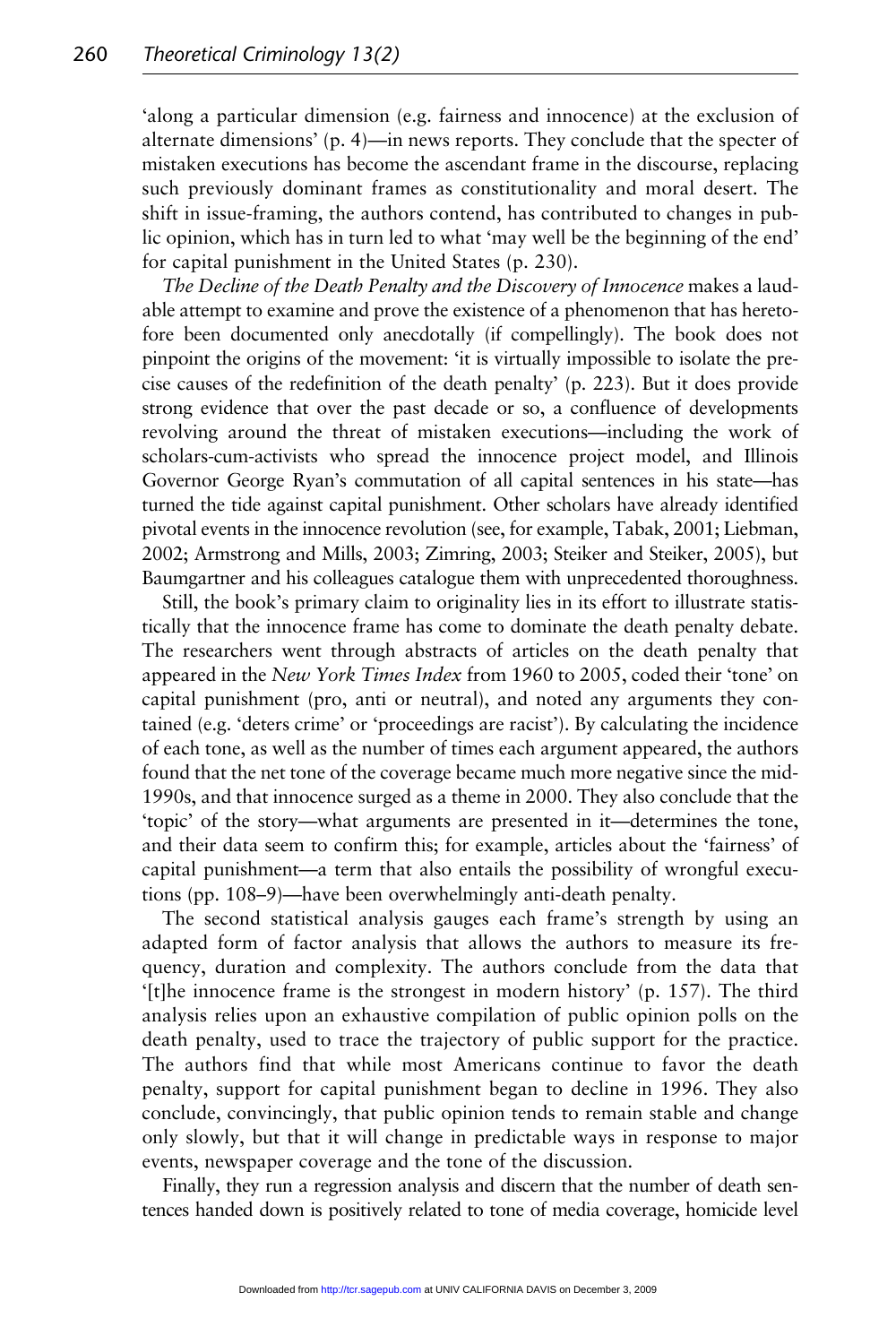and public opinion. Oddly, the authors conflate juries' decisions with public policy, stating that 'the decision by a jury to sentence someone to death is a powerful policy statement, one of the most powerful our government ever makes' (p. 201). But jurors are not policy makers. The authors assert that 'the number of death sentences [is] a singularly appropriate gauge of public policy' (p. 201), without explaining why this is so. Smith (2008) has examined the connection, describing the legislative incentives to make death sentences easier to obtain by restricting access to the courts or by limiting defendants' resources. But Baumgartner et al. offer no such explanation.

While the authors' data do not seem at odds with any of their conclusions, some of their methodological choices give pause. I will address two examples. First, in most of their analyses of news reports, the authors use abstracts of articles as listed in the *New York Times Index*, rather than the full text of the articles. (The decision to treat the *New York Times* as representative of the US media in general is itself a potential problem too involved to discuss here, though the authors try to defend their choice on pp. 103–4 and 127–32.) Moreover, the authors rely on the *Index*'s categorizations by looking only at abstracts under the 'death penalty' rubric. They acknowledge that 'much information is lost in this process' (p. 104), but they offer the rationale that they are only interested in 'the most important themes' of the articles (p. 105). It is not clear, however, why the indexers' judgments about what elements of the articles are most significant would be superior to the authors', nor is it clear that the abstracts—which are governed by length and readability constraints—contain all of the most important aspects of the stories.

More troubling is the authors' heavy reliance upon their classifications of the 'tone' of the articles. Confusingly, 'tone' seems to mean different things in different parts of the book. In one place, it means 'bias' (p. 122). In another, it refers to the 'directionality' of the State's action, such that '[a]ny story reporting on actions favorable to a defendant is coded anti-death penalty' (p. 112). These are not the same thing. An op-ed forcefully arguing against the death penalty is coded the same way, and receives the same tonal weight, as a news article that reports an outcome favorable to a capital defendant, even though the two pieces serve different purposes, are likely to strike readers in different ways, and might reflect very different things. Furthermore, directionality might be a poor indicator of whether the article has a pro- or anti-death penalty tenor. For example, here is one of the four abstracts provided to illustrate how the coding was done:

State of Missouri will execute 26-year-old Antonio Richardson, a mentally retarded man, despite pleas for clemency from the mother of his two victims; he was 16 years old in 1991, when he murdered 20-year-old Julie Kerry and her 19-year-old sister Robin.

(p. 112)

This abstract is coded as pro-death penalty, though there are good reasons to disagree with this coding; for example, the abstract includes details likely to make the convict a sympathetic figure, and reports pleas for clemency but not countervailing arguments.

*The Decline of the Death Penalty and the Discovery of Innocence* represents a good first step in analyzing empirically the impact of innocence upon capital